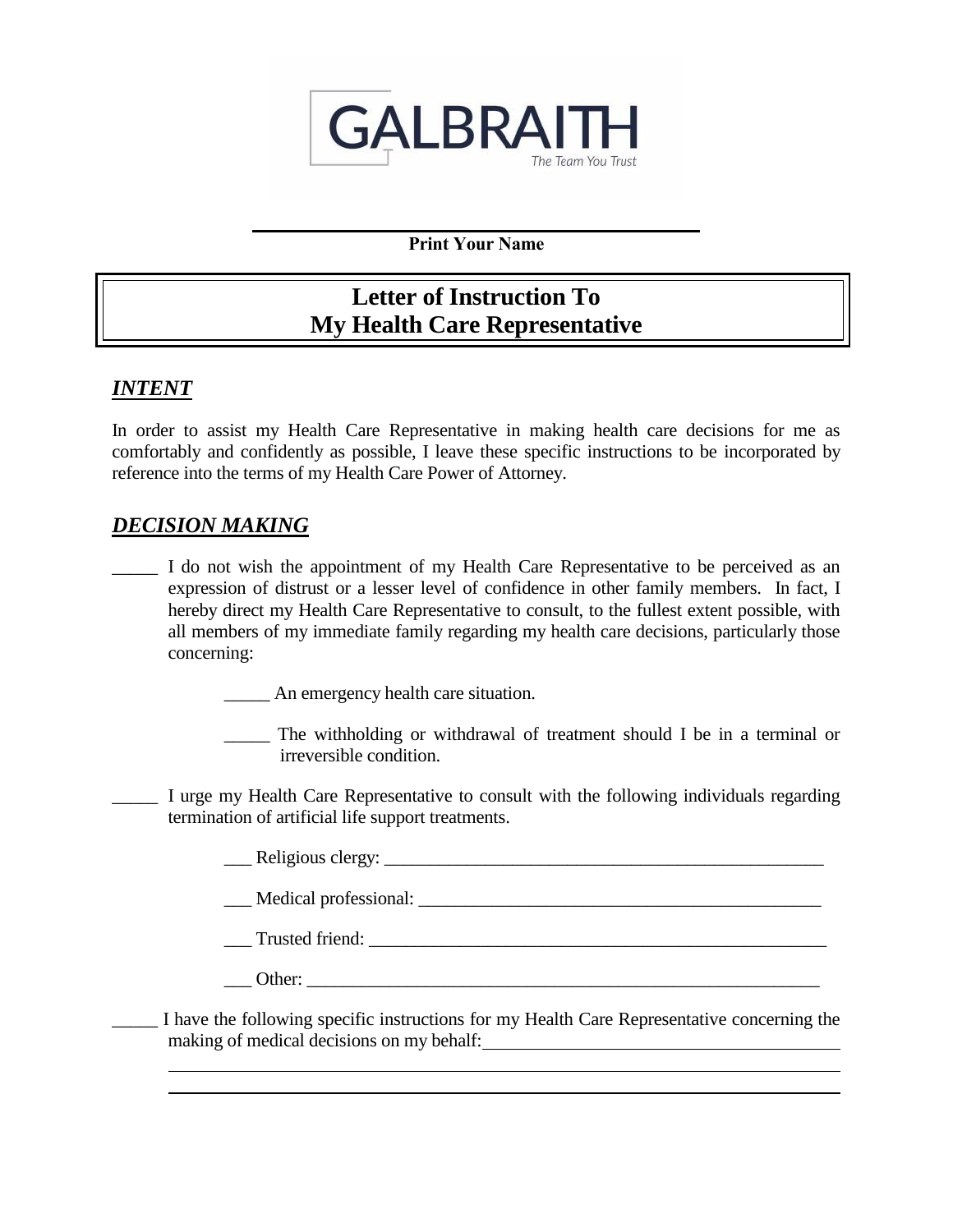# *MEDICAL RECORDS*

- I specifically authorize and direct my attending physicians, hospitals, or other health care providers to give my Health Care Representative the same access and same assistance in understanding my medical records as they would have given me.
- \_\_\_\_\_ I authorize and encourage my Health Care Representative to take my medical records to another physician to get a second opinion before making a medical decision for me.
- \_\_\_\_\_ I encourage my Health Care Representative to share the information in my medical records with the members of my immediate family.
- \_\_\_\_\_ I am concerned about privacy. I direct my Health Care Representative not to show my medical records to other family members or third parties.
- I have the following specific instructions regarding the access and/or use of my medical records:

### *CHOICE OF DOCTORS*

- \_\_\_\_\_ I have placed complete trust in my Health Care Representative in both the hiring and termination of a physician. I ask my Health Care Representative to exercise the same diligence in this matter, as he or she would do for his or her own children, spouse, or other family members.
- \_\_\_\_\_ I prefer my medical treatment continue with my primary care physician for as long as possible. I direct my Health Care Representative to maintain this relationship:
	- \_\_\_\_\_ Despite any future changes in my existing insurance coverage which might adversely impact me financially to continue such relationship.
	- Unless a future change in my existing insurance coverage would adversely impact me financially to continue such relationship.
	- If my primary care physician is unable to continue my medical treatment for any reason, I request my Health Care Representative to:
		- \_\_\_\_\_ Consult with my primary care physician to obtain a referral to a quality physician in the same locality, if possible.
		- \_\_\_\_\_ Consult with the following individual(s) regarding the selection of a physician for my medical care: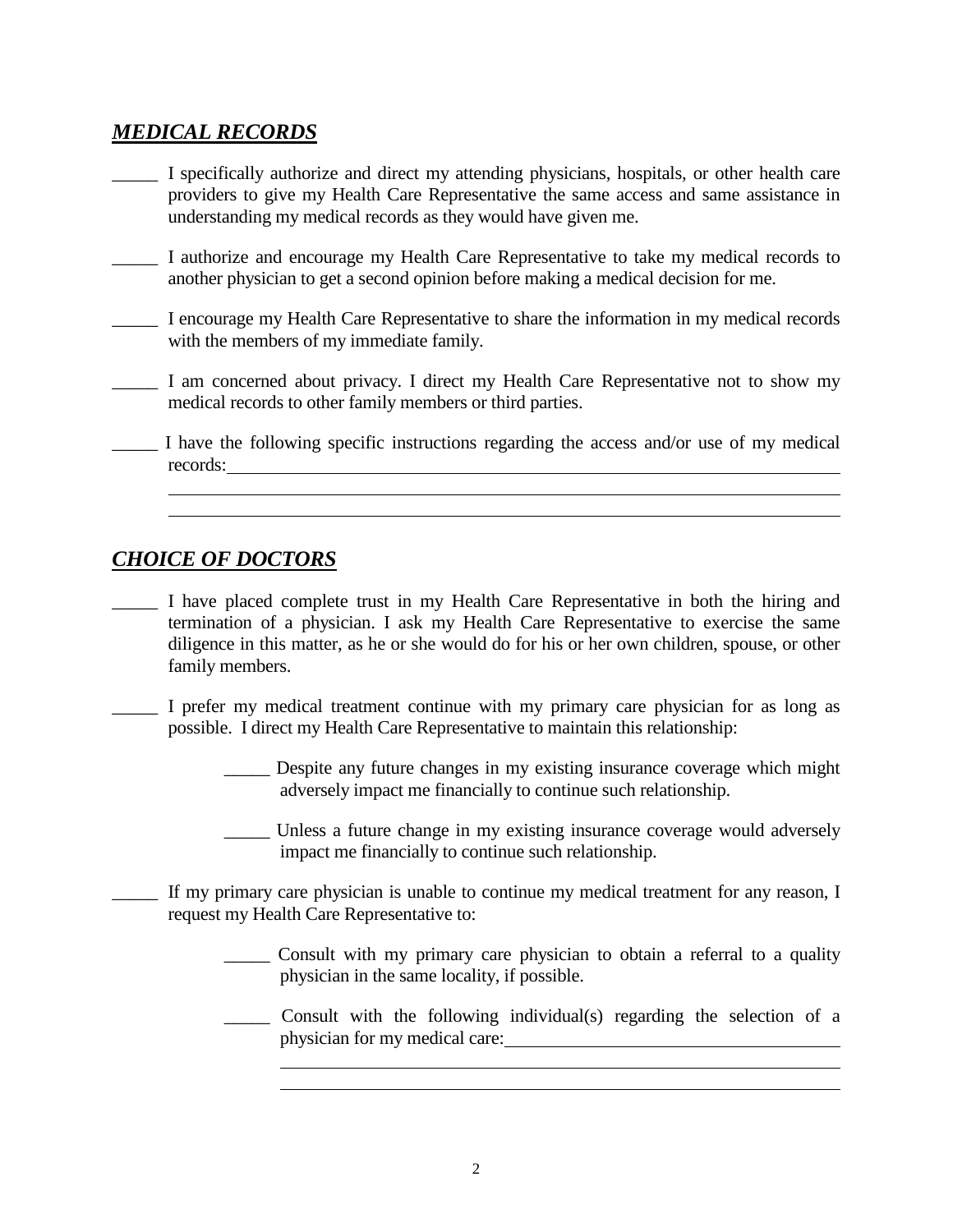Select a physician affiliated with the following hospital or treatment facility:

I request that my Health Care Representative seek treatment for me, whenever economically feasible, with a specialist in the area of my medical condition.

I have the following specific instructions regarding the selection of physicians for my medical care:

### *HEALTH CARE FACILITY PREFERENCE*

*(Note: Some individuals may wish to rank their facility preferences by listing a number on the line to the right of the types of care facilities centered below)* 

#### **HOME CARE \_\_\_\_**

- \_\_\_\_\_ My preference is to remain in my home as long as economically and medically possible, and I direct my Health Care Representative to consult the Trustee of my Living Trust regarding the use of my trust assets to provide any necessary home remodeling, hiring of assisted living professionals and/or visiting medical professional.
- \_\_\_\_\_ I direct my Health Care Representative and the Trustee of my Living Trust to take whatever measures necessary to allow for my in home health care needs, even if such directive should result in the depletion of all of my assets.
- Although my choice is to remain in my home, my overriding concern is to not burden my loved ones. As such, I direct my Health Care Representative to carefully consider the impact upon my loved ones when determining whether or not in home health care is in my best interest.
- \_\_\_\_\_ I encourage my Health Care Representative to investigate and obtain home assistance services from any or all of the following organizations: Visiting Nurses Association, Home Hospice Healthcare, Meals-On-Wheels, and any other group which provides homeassistance services, including:
- During any time when I need in home assistance, I request my Health Care Representative to determine if the following individual is able and willing to reside with me and provide the services necessary for me to remain in my home: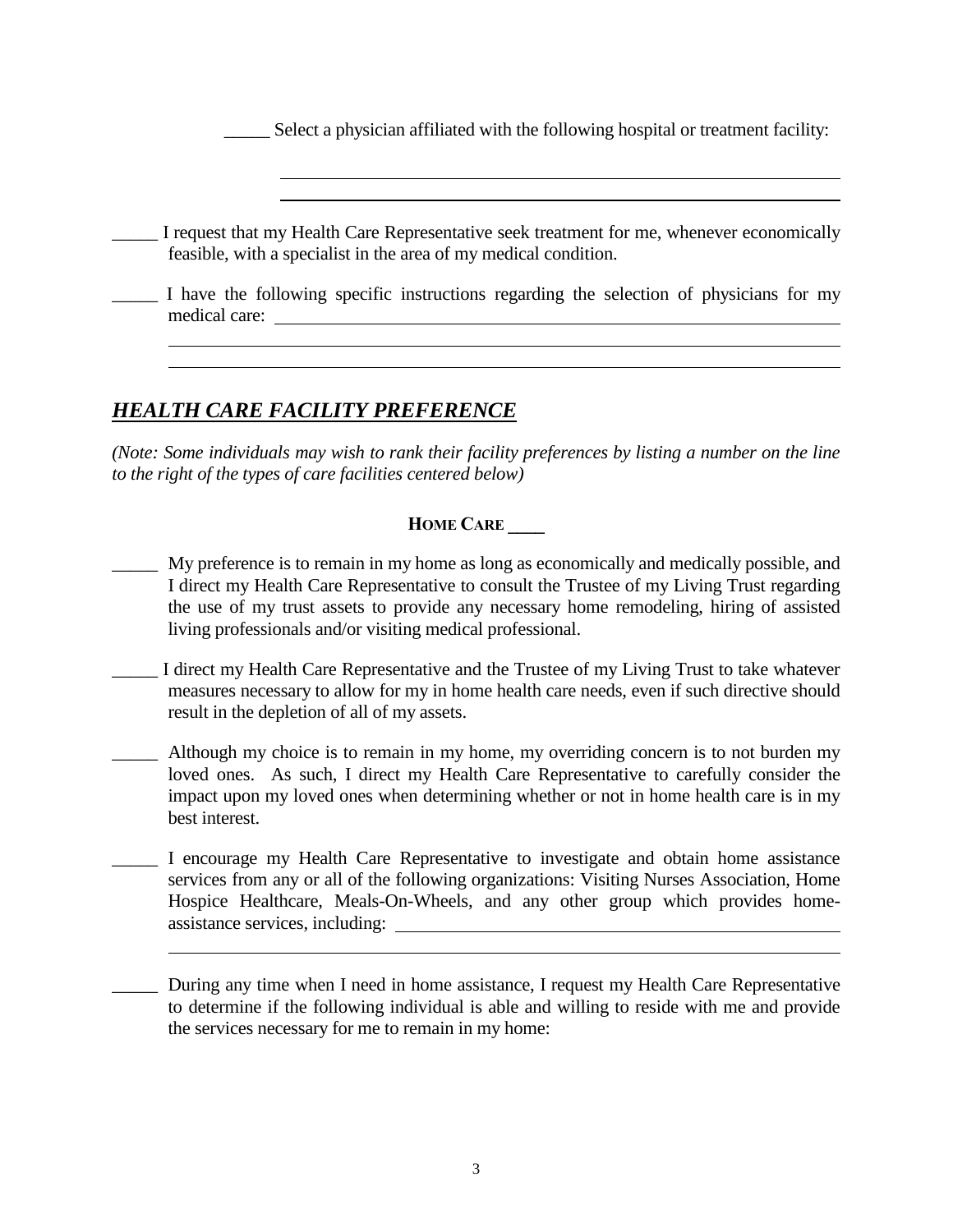*(feel free to check off as options or rank them in order of preference)*

**Example 1** Any family member.

\_\_\_\_\_ The following family member:

The following friend:

During any period of time when such family member / friend may reside with me to provide the necessary services for me to remain in my home, I direct my Health Care Representative to:

\_\_\_\_\_ Not charge this family member / friend room or board fees.

- Submit a reasonable compensation request to the Trustee of my Living Trust as a health care expense, upon the written request of this family member / friend.
- Visit my home, at least weekly  $/$  monthly  $/$  quarterly, to determine that the level of care I am receiving is appropriate.

#### **ALTERNATIVE HOME CARE \_\_\_\_**

\_\_\_\_\_ Should my Health Care Representative determine that continuing my health care in my home is no longer in my best interest (after considering the directives set forth above), I direct my Health Care Representative to consult with the Trustee of my Living Trust regarding the selling of my then current home and purchasing a more suitable residence in which my health care may still be administered in an "in home," independent environment. When selecting a new home for me, I direct my Health Care Representative consider the following: *(feel free to check off as options or rank them in order of preference)*

> Proximity to family (specifically: Proximity to friends (specifically: ) Specific neighborhood / community: \_\_\_\_\_ Other: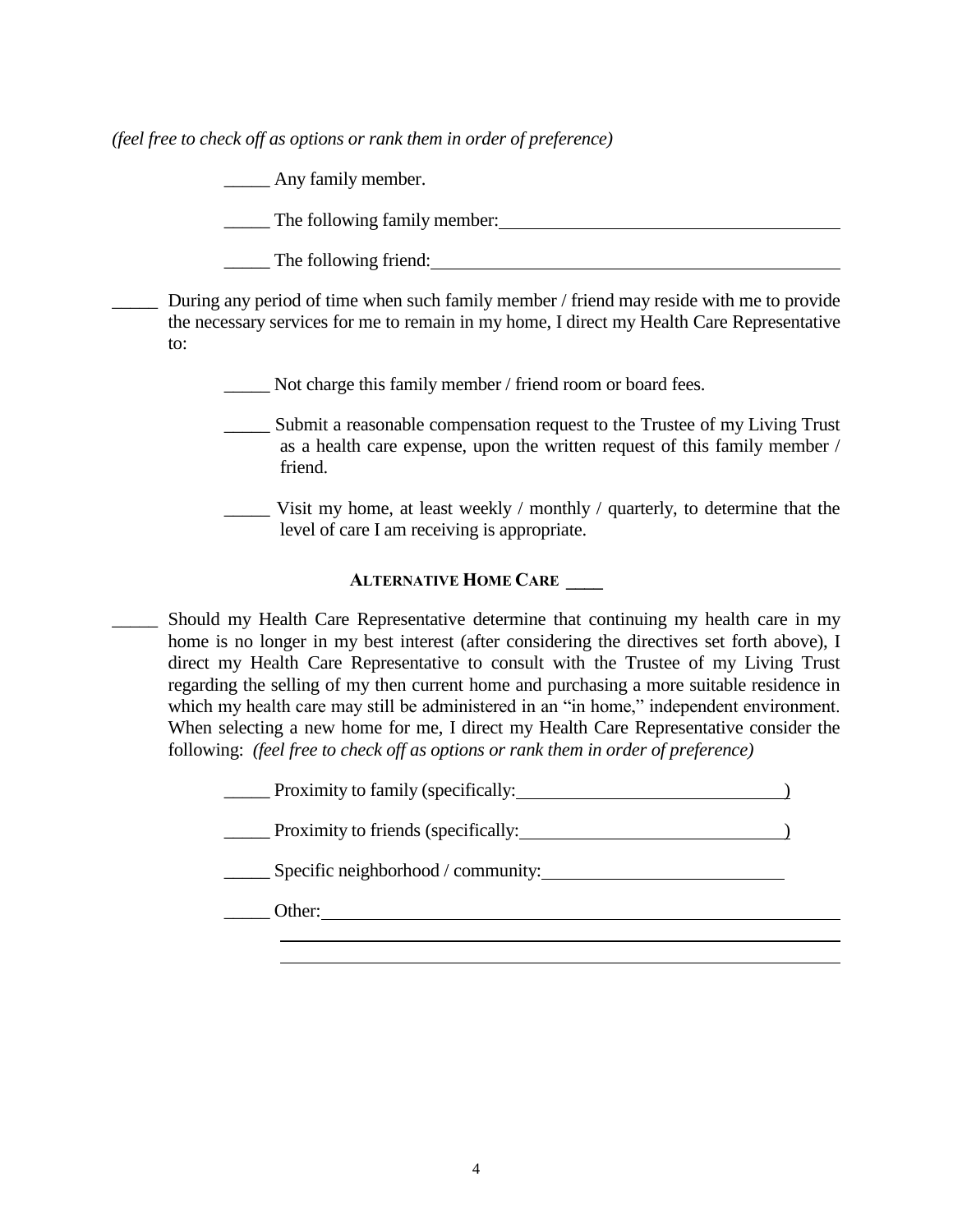#### **FAMILY MEMBER'S HOME CARE \_\_\_\_**

- If my home cannot be used for any reason for home assistance services provided by an outside agency or a family member, I direct my Health Care Representative to determine if a family member is able and willing to take care of me in his or her home.
- During any time when a family member provides home assistance services to me and I am residing in that family member's home, I direct my Health Care Representative to:
	- Submit a reasonable compensation request to the Trustee of my Living Trust as a health care expense, upon the written request of this family member.
	- Visit the home at least weekly / monthly / quarterly to determine that the level of care I am receiving is appropriate.
- Despite the willingness of one of family members to have me live with him or her in their home, I do not want to be a burden to my loved ones, and I direct my Health Care Representative to kindly refuse on my behalf and to make alternative care arrangements.

#### **NURSING HOME/INSTITUTIONAL CARE \_\_\_\_**

- When I can no longer maintain my independent lifestyle, with occasional care from family members or home-assistance agencies, I wish to move to a nursing care facility which can provide me with the appropriate level of care while maintaining the greatest degree of independence that my condition may allow.
- \_\_\_\_\_ During any time when my Health Care Representative believes that I can no longer receive appropriate care in my home or in a family member's home, I direct my Health Care Representative seek supporting certifications in writing from my primary care physician and an appropriate specialist recommended by my primary care physician and approved by my Health Care Representative. Upon receipt of these certifications, I authorize my Health Care Representative to select for me, and admit me into, a nursing care facility.
	- When selecting a nursing care facility, I direct my Health Care Representative to consider: *(feel free to check off as options or rank them in order of preference)*

The following facilities:

\_\_\_\_\_ A facility with the following qualities:

\_\_\_\_\_ A facility located in the community where I live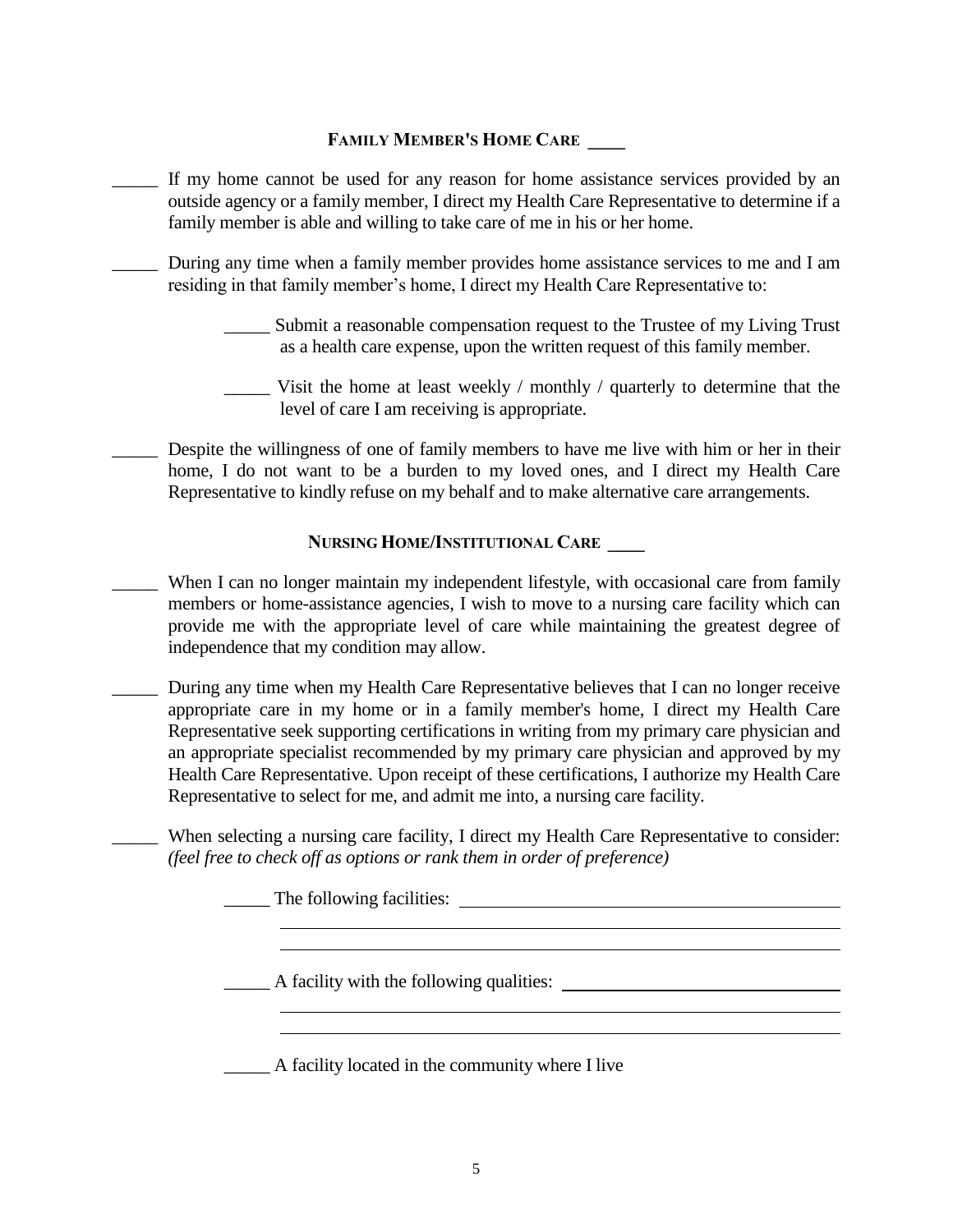\_\_\_\_\_ A facility located near my family (specifically:

A facility operated in accordance with my religious beliefs

\_\_\_\_\_ A facility located near the following hospital or treatment center:

 $\qquad \qquad$ 

When selecting a nursing care facility, I request that my Health Care Representative consult my family members to select a facility where my family members would feel comfortable visiting me.

I qualify for admission to particular nursing care facilities because of my service as (veteran /clergy/other ). I direct that my Health Care Representative consult the following benefit program when selecting a nursing care facility:

\_\_\_\_\_\_\_\_\_\_\_\_\_\_\_\_\_\_\_\_\_\_\_\_\_\_\_\_\_\_\_\_\_\_\_\_\_\_\_\_\_\_\_\_\_\_\_\_\_\_\_\_\_\_\_\_\_\_\_\_\_\_\_\_\_\_\_\_\_\_\_\_\_

\_\_\_\_\_\_\_\_\_\_\_\_\_\_\_\_\_\_\_\_\_\_\_\_\_\_\_\_\_\_\_\_\_\_\_\_\_\_\_\_\_\_\_\_\_\_\_\_\_\_\_\_\_\_\_\_\_\_\_\_\_\_\_\_\_\_\_\_\_\_\_\_\_

I direct that my Health Care Representative make at least two unannounced visits to any prospective nursing care facilities to determine if the services provided are acceptable.

\_\_\_\_\_ My Health Care Representative shall inspect the credentials and abilities of care givers, the variety and nutritional value of meals, the type and frequency of recreational activities, the cleanliness of the facility, the frequency of visitors to the facility, and any other services my Health Care Representative shall determine to be important to the selection of a quality nursing care facility.

During any time when I live in a nursing care facility, I direct that my Health Care Representative visit me (weekly / monthly / other:

) to determine that the level of care I am receiving is appropriate.

During any period of time that I might still be able to interact with facility residents and participate in activities, I direct that my Health Care Representative consider the following nursing care facility or other similar facility:

During any period of time that I am unable to interact with facility residents and participate in activities, I direct that my Health Care Representative consider the following nursing care facility or other similar facility: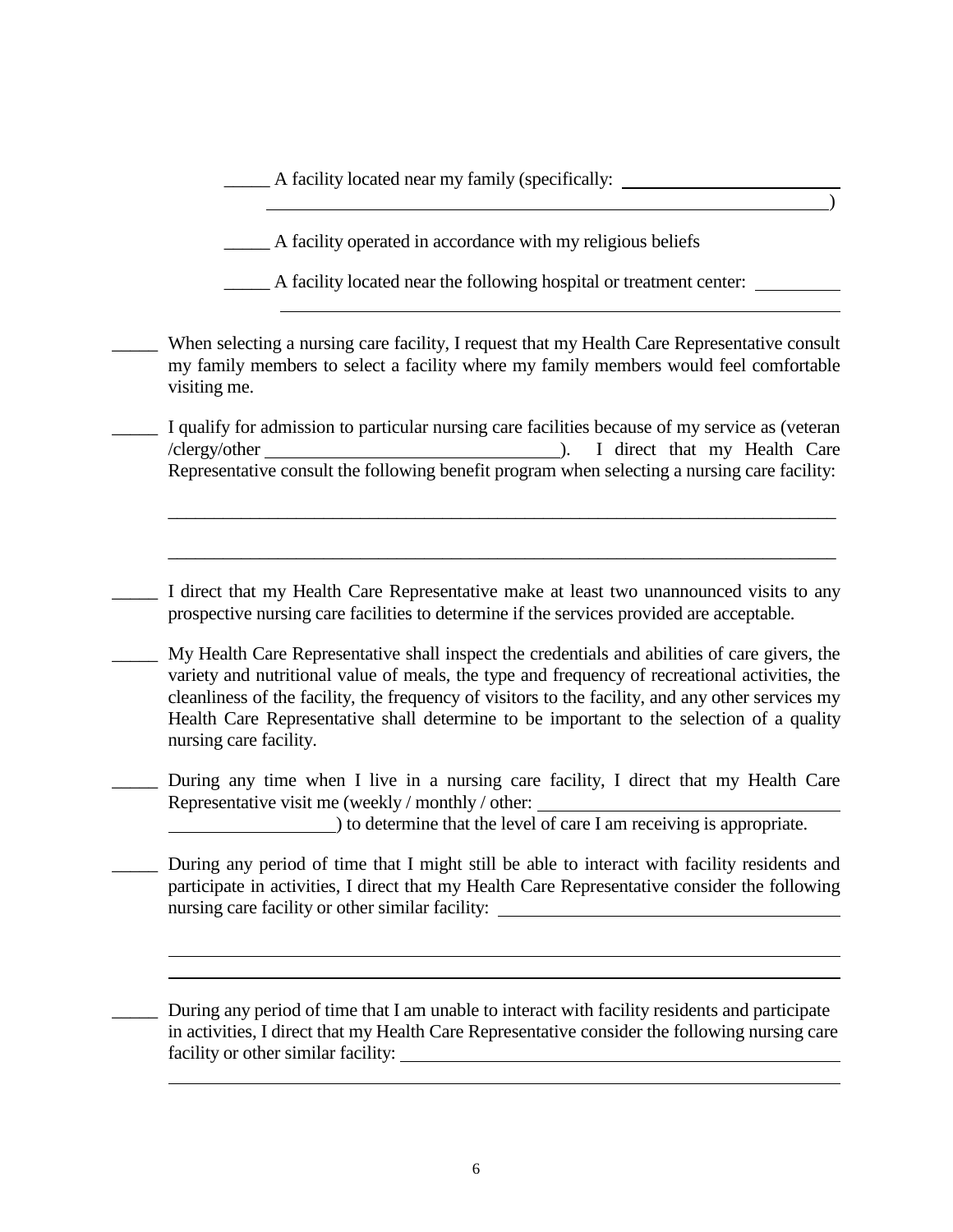### *MEDICATIONS*

- I authorize my Health Care Representative to consent to medication to relieve my pain, if my primary care physician and any appropriate specialists agree that the pain medication would not complicate or worsen my condition.
- \_\_\_\_\_ I desire that my Health Care Representative be very cautious when consenting to any addictive medications.
- \_\_\_\_\_ I prefer the use of natural vitamin and nutrition treatment whenever potentially beneficial to my condition.
- \_\_\_\_\_ I do not wish to participate in unconventional or experimental medication or therapy.

#### **OR**

- I authorize the use of unconventional or experimental medication or therapy, whenever possible.
	- \_\_\_\_\_ However, I am concerned about the high cost often associated with unconventional or experimental medication or therapy. I direct my Health Care Representative to balance the cost of the medication or therapy with the expected relief.
	- \_\_\_\_\_ I direct my Health Care Representative to consider any possible side effects associated with unconventional or experimental medication or therapy. I specifically do not want a "cure" that is worse than the original illness.
- I leave the following instructions regarding the use of medications:

### *MEDICAL TESTS*

- \_\_\_\_\_ I direct my Health Care Representative to not allow any tests to be performed on me, if after consultation with my attending physician and any appropriate specialists, the suggested test results are not reasonably certain to be beneficial in restoring my health.
- \_\_\_\_\_ I encourage my Health Care Representative to get second opinions from appropriate specialists, if economically feasible, before authorizing or not authorizing any testing which my attending physician and/or primary care physician believe would be beneficial in restoring my health.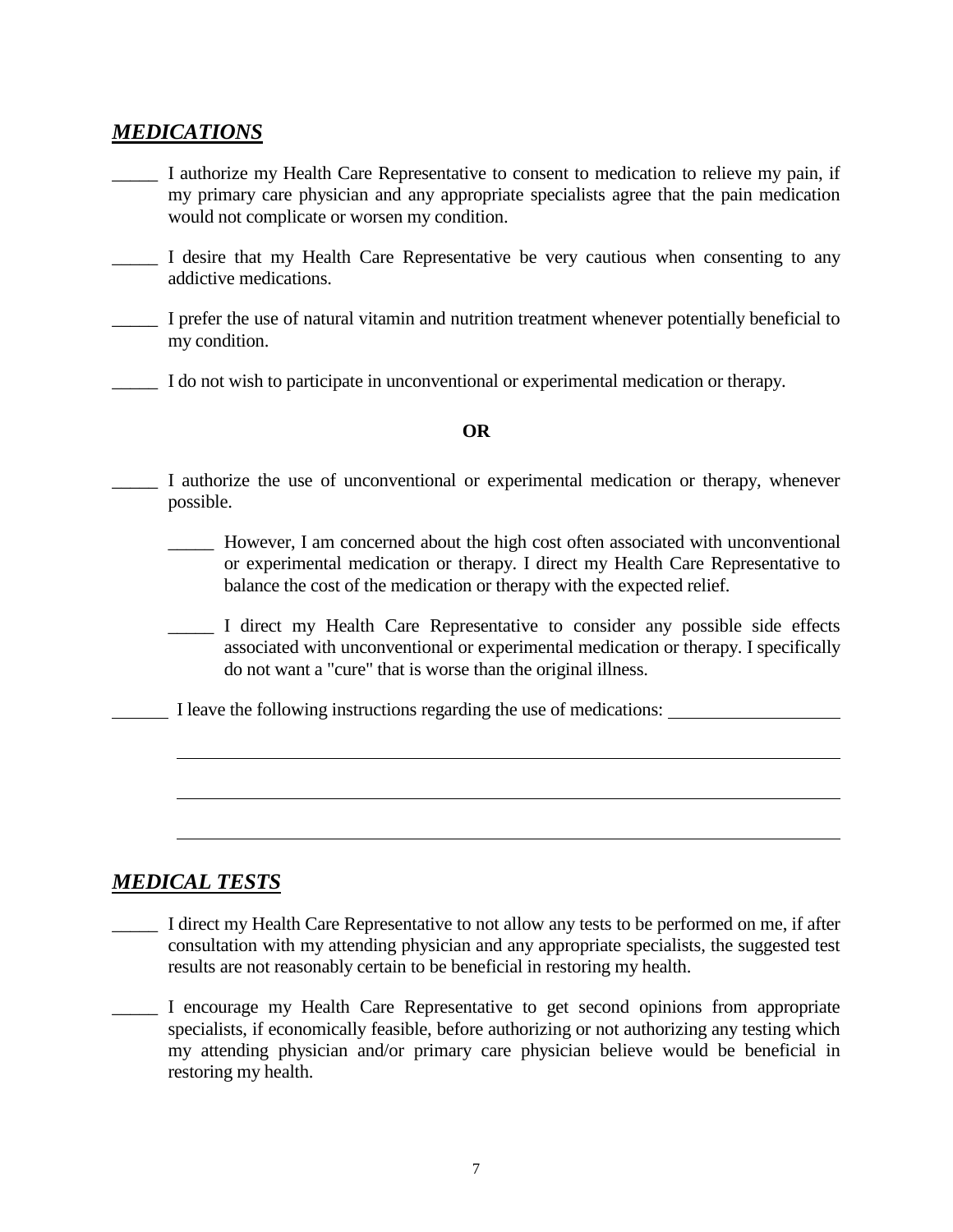# *MEDICAL HISTORY*

I wish to inform my Health Care Representative of my tendency to have allergic or other adverse reactions to the following substances:

\_\_\_\_\_ I wish to inform my Health Care Representative of the following family medical history:

# *TERMINATION OF LIFE SUPPORT TREATMENT*

- In conjunction with the directions in my Living Will and Health Care Power of Attorney, I direct my Health Care Representative to not allow any medical procedure that, in the opinion of my attending physician, is considered heroic or beyond those procedures usually performed for people in my condition.
- When my Health Care Representative has consulted with my attending physician, and any other physicians necessary, and the conclusion is that medical treatment is only artificially prolonging the dying process or that there is no reasonable chance of regaining consciousness, I direct my Health Care Representative to authorize my attending physician to enter a "no-code" or "do not resuscitate" order on my medical records. My Health Care Representative should never feel guilty about authorizing this course of action because this is the decision I would make if I were able to do so myself.
- \_\_\_\_\_ I direct my Health Care Representative to hold a conference with all willing and interested members of my immediate family prior to making any decision regarding termination of artificial life support treatments.
	- \_\_\_\_\_ I direct that my Health Care Representative consider the following concerns prior to making any decisions regarding termination of artificial life support treatments:

# *QUALITY OF LIFE*

I consider the following activities/lifestyle opportunities to be essential for my quality of life, and I wish for my Health Care Representative and Trustee to make all reasonable action to assure I continue to have these basics (i.e. – access to outdoors, literature, spiritual support, music):